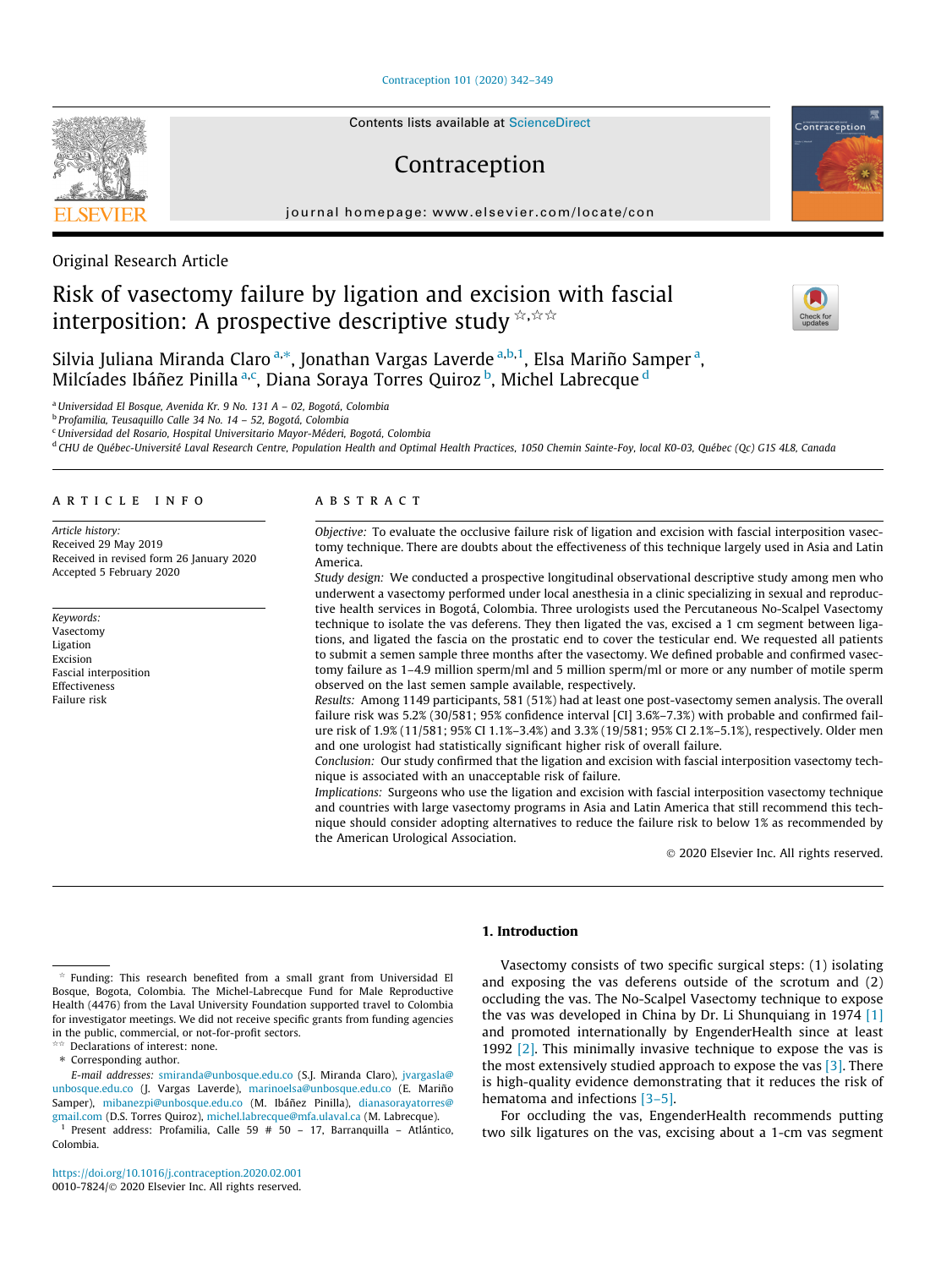<span id="page-1-0"></span>

Fig. 1. Vasectomy occlusion technique by ligation and excision with fascial interposition on testicular end [\[2\].](#page-7-0) Reproduction of the figure authorized by EngenderHealth.

between the ligatures, and interposing the vas sheath (fascia) on the testicular end of the divided vas with a silk suture tied on the abdominal end  $(Fig. 1)$  [\[2\].](#page-7-0) However, the failure risk of this technique, based on the post-vasectomy semen analysis, seems to be greater than 1%, which is the highest acceptable failure risk recommended by experts [\[3\].](#page-7-0) Risks of occlusion failure of 0% [\[6\],](#page-7-0) 2.1% [\[7\]](#page-7-0) 2.5% [\[8\]](#page-7-0), 2.6% [\[9\]](#page-7-0), and 7.6% [\[10\]](#page-7-0) have been reported for the aforementioned occlusion technique, with the most robust result from a high-quality randomized clinical trial reported at 5.9% [\[11\]](#page-7-0).

Nevertheless, this technique is still the recommended standard in large vasectomy programs in countries with limited resources such as India, Nepal, Mexico, and Colombia [\[12\]](#page-7-0). The American Urology Association recommends using this technique if experienced surgeons consistently obtain satisfactory results [\[3\]](#page-7-0). However, due to the doubts about the effectiveness of this occlusion technique, we evaluated its failure risk in a large cohort of men vasectomized by experienced surgeons in Colombia.

#### 2. Material and methods

## 2.1. Study design

We conducted a prospective longitudinal observational descriptive study of a cohort of adult men who voluntarily underwent a vasectomy under local anesthesia between April 7, 2017 and January 15, 2018, at a private clinic specializing in sexual and reproductive health services in Bogotá, Colombia.

#### 2.2. Recruitment of participants

Men requesting a vasectomy at the clinic routinely have a prevasectomy visit with general practitioners. They provide counselling on vasectomy, perform a medical history and physical exam, and complete an electronic medical record. They also request that men sign a form describing all information needed to make an informed consent to voluntary sterilization. The clinic usually schedules the vasectomy within a week. Men did not receive any information about the study at this time.

Trained nurses screened and informed men about the study on the day of the surgical procedure. Those who agreed signed an informed consent form to participate in the study. We did not offer any incentive for participating. Both the research ethics board from the clinic and the Universidad El Bosque, Bogotá, Colombia, approved the study.

We intended to recruit all participants consecutively. However, there were some interruptions in the recruitment process due to the unavailability of trained personnel assigned to other clinical tasks during the study recruitment period [\(Fig. 2\)](#page-2-0). Accounting for the difficulty to estimate a priori the excepted failure risk and compliance to post-vasectomy semen analysis, we aimed to recruit 1200 participants to ensure sufficient precision of our results. For estimating failure risks with absolute precision and 95% confidence of  $2\% \pm 1\%$  and  $5\% \pm 2\%$ , the study required compliance rate of 75% (753 subjects) and  $46\%$  (457 subjects), respectively [\[13\].](#page-7-0)

## 2.3. Vasectomy technique

Three urologists performed the vasectomies. Each had performed more than 10,000 cases using the percutaneous noscalpel vasectomy technique  $[14]$ , a minimally invasive technique [\[3\]](#page-7-0) which involves a slight modification of the original technique described by Li  $[1]$ , and the ligation and excision with fascial interposition occlusion technique illustrated in Fig. 1. At the time of study, two urologists were practicing full time while the other was only working part-time at the clinic, performing more vasectomies in other settings. The doctors standardized their technique before the study. All three performed the same technique in all vasectomized men. A video of the occlusion technique performed by each surgeon is available at [https://youtu.be/HQwQx4oQ8sg.](https://youtu.be/HQwQx4oQ8sg) All three surgeons signed an informed consent form allowing the collection of their professional and clinical information.

## 2.4. Semen analysis

We had the following procedures in place to encourage men to comply with the post-vasectomy semen analysis. First, at the time of the pre-vasectomy visit, men signed a form specifying, among other information, that vasectomized men have to do a postvasectomy semen analysis three months after vasectomy and only results of this test can confirm sterility. Second, on the day of the vasectomy, nurses informed participants verbally and in writing about the importance of undergoing a post-vasectomy semen analysis at three months after the vasectomy at the institution laboratory, and, meanwhile, to have as many ejaculations as possible. The standard post-vasectomy instructions sheet given routinely to all vasectomized men in the clinic and the informed consent form to participate in the study provided these instructions. Third, we reminded participants who did not comply with the postvasectomy semen analysis at three months by phone. We attempted up to three times to contact each participant. We contacted 941 men (81.9%) at least once. Participants had at least six months of follow-up after the vasectomy, as the study data collection ended on July 15, 2018.

The following customary pre-analytic and analytic procedures for post-vasectomy semen analysis were in place at the time of the study. We did not modified them. According to written instructions, patients needed to bring the first semen sample produced by masturbation in a condom with no time limit for delivering the sample at the clinic laboratory after its collection. The laboratory technicians did not centrifuge the semen samples. They did not assess motility at the first post-vasectomy semen analysis. They reported sperm counts of less than 100,000 sperm/ml as ''0", meaning ''no significant number of sperm detected". We did not request further samples in this case. If the first post-vasectomy semen analysis showed 100,000 sperm/ml or more, we contacted the participant by phone to schedule an appointment for a second test. We asked men to submit additional samples, produced by masturbation preferably in the laboratory facilities, every six weeks until confirmed success or failure of vasectomy. The laboratory technicians analyzed samples within 2 hours of delivery. We requested sperm count per ml and motility for additional postvasectomy semen analyses.

We defined success/failure of vasectomy on the following criteria: Confirmed success: <100,000 sperm/ml; Probable success: 100,000 sperm/ml; Indeterminate: 100,000 sperm/ml to <1 million sperm/ml; Probable failure: 1 million sperm/ml to 4.9 million sperm/ml; Confirmed failure: 5 million sperm/ml or more, or any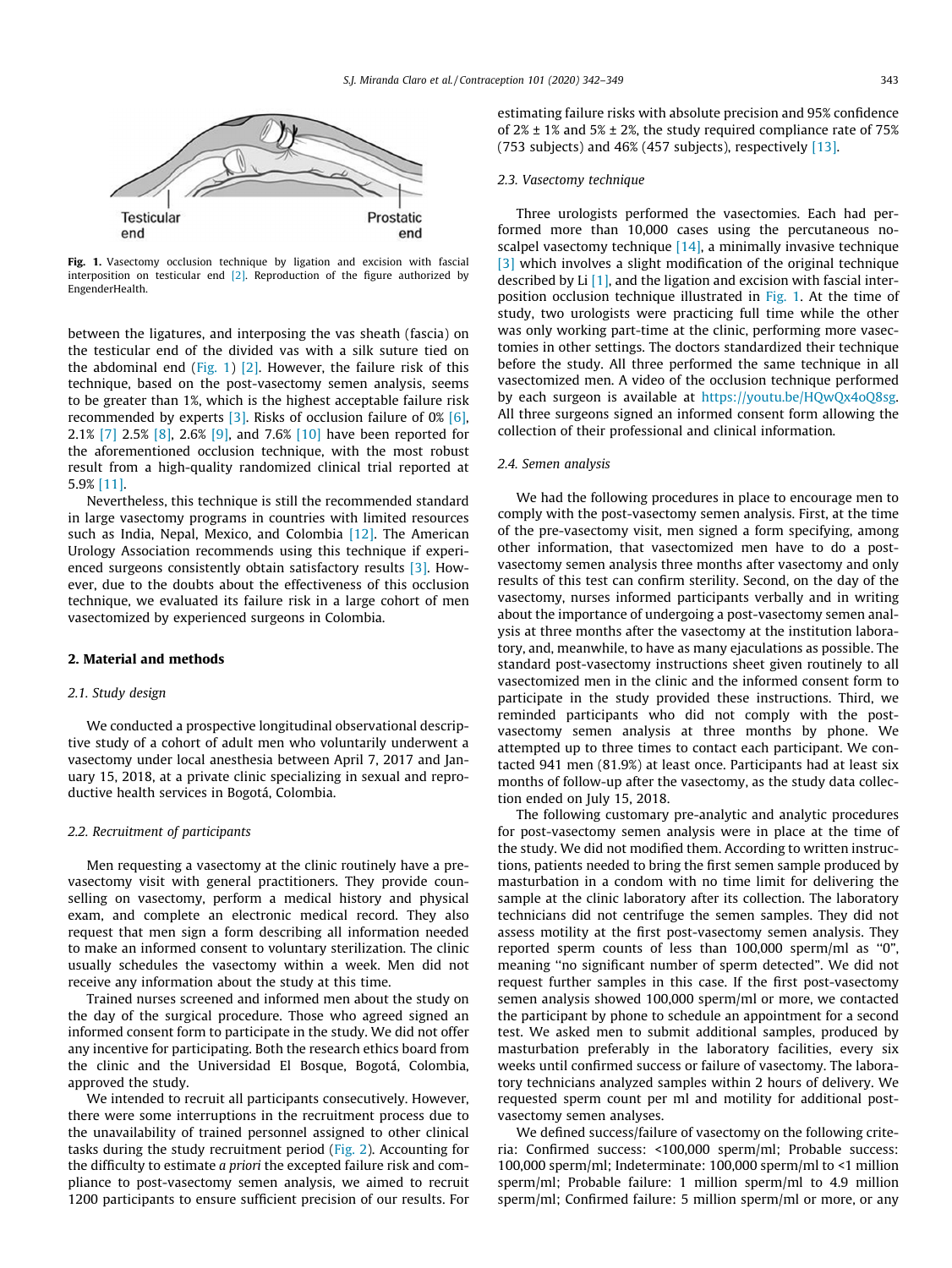<span id="page-2-0"></span>

Fig. 2. Study flow chart.

number of sperm with motility, or pregnancy with a postvasectomy semen analysis showing any number of motile or non-motile sperm, or any patient who, according to the urologist, should have a repeat vasectomy.

# 2.5. Data collection

We extracted data on the following variables potentially associated with vasectomy failure from the electronic medical record: age, height, weight, urologist who performed the vasectomy, anatomical alteration found at the time of the surgical procedure, and failing to perform fascial interposition on either side. The laboratory sent daily paper reports of post-vasectomy semen analysis to the study team. We entered data in an Excel datasheet.

To reduce the risk of information bias, two independent study team members performed a double data entry of the results of the post-vasectomy semen analysis. In addition, at the end of the study, we compared all data in the Excel datasheet to those from the electronic medical record database. We verified and corrected discrepancies for each variable, varying between 0% and 0.3%.

# 2.6. Data analysis

We excluded from the analysis participants who did not provide at least one semen sample. We compared participants with and without post-vasectomy semen analysis for each variable potentially associated with vasectomy failure using Student's t-test and Chi-square test or Fisher's exact test where applicable.

The effectiveness of the vas occlusion technique (confirmed success, probable success, indeterminate, probable failure, and confirmed failure) was determined using the results of the last post-vasectomy semen analysis available for each patient. The overall risk of failure, combining probable and confirmed failure, was the main outcome of the study. The 95% confidence interval (CI) of the estimates were calculated using the Wilson procedure with no continuity correction [\[15\]](#page-7-0).

We evaluated the influence of the following variables on the risk of overall failure: age (<35, 35–39, 40+ years old), body mass index (<18.5, 18.5–24.9, 25–29.9, 30+), urologist who performed the vasectomy (1, 2, and 3), anatomical alteration found at the time of the surgical procedure (yes/no), failing to perform fascial interposition on either side (yes/no), and timing of the first postvasectomy semen analysis (<90 days/90 days or more). We assessed differences in risk failure with relative risk (RR) and 95% CI calculated with Cox regression models with constant time at risk [\[16\]](#page-7-0). We performed statistical analyses with STATA 15.

# 3. Results

Among 2358 men who had a vasectomy at the clinic during the study period, 1149 eligible men participated in the study and 581 (51%) participants produced at least one sample for postvasectomy semen analysis (Fig. 2). Among these, 482 (83%) were recommended to stop other contraceptive methods based on the results of the first post-vasectomy semen analysis. In the remaining 99 men, 55 (56%) provided a second semen sample. The status related to success or failure of vasectomy remained unchanged, improved, and worsen in 9 (16%), 42 (76%), and 4 (7%) men after the last test available, respectively [Table Appendix A](#page-5-0). Forty-one (41%) men fully complied with all post-vasectomy semen analysis requests

We present the demographic and clinical characteristics potentially associated with vasectomy failure of men with and without at least one post-vasectomy semen analysis in [Table 1](#page-3-0). Men without post-vasectomy semen analysis were significantly younger on average. Significantly more had anatomical alterations reported by urologists at the time of the surgery and more tended to have their surgery performed by urologist 1 and 3.

[Table 2](#page-3-0) presents the effectiveness of the occlusion technique studied. The overall (probable and confirmed) vasectomy failure risk was 5.2% (30/581) with a 95% CI ranging from 3.6% to 7.3%. Men with vasectomy failure provided their last semen sample at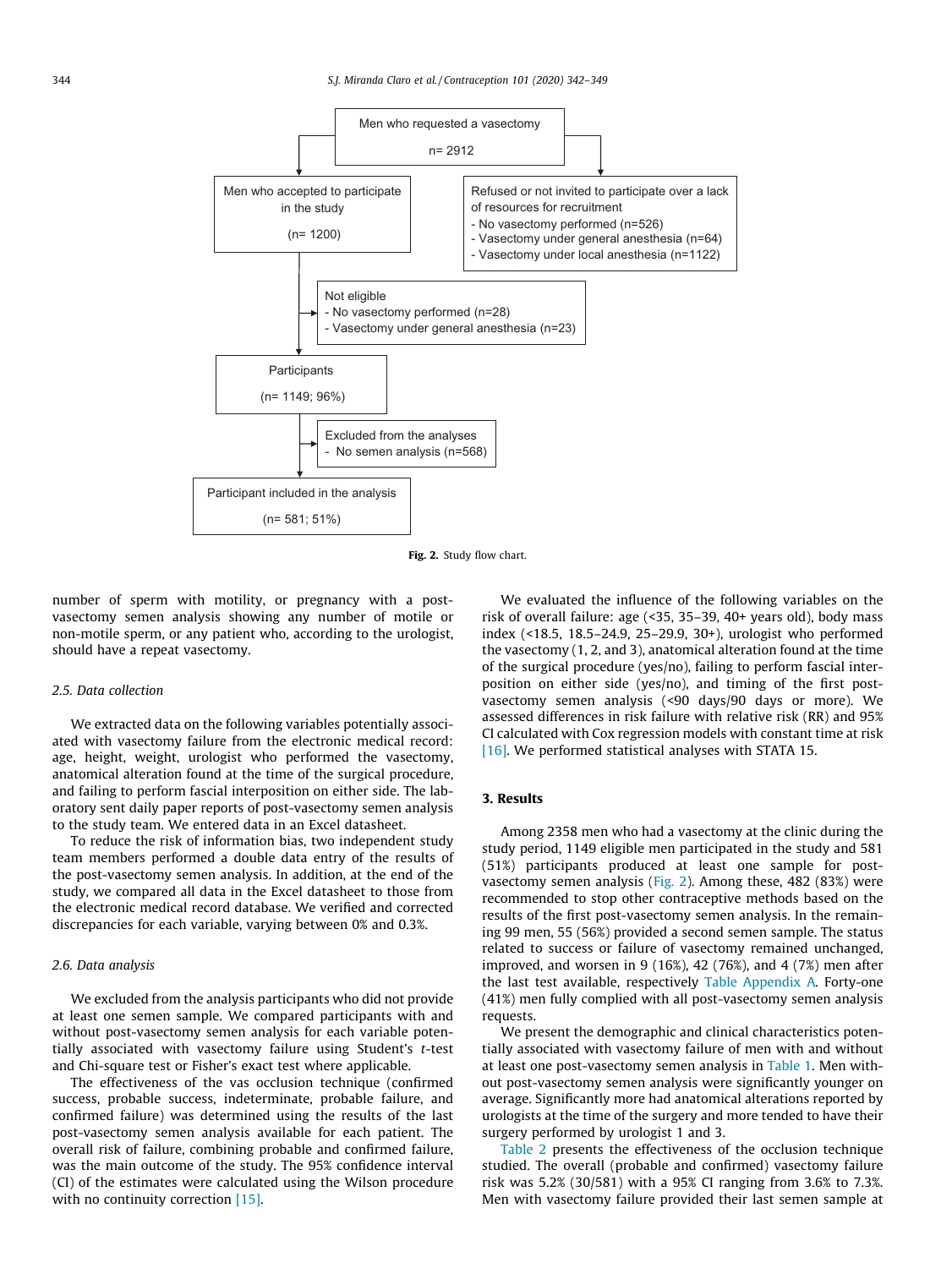<span id="page-3-0"></span>

Variables potentially associated with vasectomy failure risk according to the provision of at least one post-vasectomy semen analysis.

| Variables                                | All participants<br>$n = 1149$ | With PVSA<br>$n = 581$ | <b>Without PVSA</b><br>$n = 568$ | P-value           |
|------------------------------------------|--------------------------------|------------------------|----------------------------------|-------------------|
| Mean age $(\pm sd)$ ; years              | $37.1 \pm 7.6$                 | $37.6 \pm 7.7$         | $36.6 \pm 7.4$                   | 0.02 <sup>a</sup> |
| Mean body mass index (±sd)               | $22.0 \pm 2.9$                 | $22.0 \pm 3.0$         | $22.0 \pm 2.9$                   | 0.96 <sup>a</sup> |
| Urologist who did the vasectomy; $n$ (%) |                                |                        |                                  |                   |
|                                          | 419 (36.5)                     | 207(35.6)              | 212 (37.3)                       | 0.05 <sup>b</sup> |
|                                          | 661 (57.5)                     | 348 (59.9)             | 313 (55.1)                       |                   |
|                                          | 69(6.0)                        | 26(4.5)                | 43(7.6)                          |                   |
| Failing to perform FI; $n$ (%)           | 7(0.6)                         | 3(0.5)                 | 4(0.7)                           | 0.73 <sup>c</sup> |
| Anatomical alterations; $n$ (%)          | 21(1.8)                        | 6(1.0)                 | 15(2.6)                          | 0.04 <sup>b</sup> |

 $Sd =$  standard deviation; PVSA = post-vasectomy semen analysis; FI = fascial interposition.

Student's t-test.

Chi-square test.

<sup>c</sup> Fisher's exact test.

#### Table 2

Vas occlusion effectiveness in the 581 participants with post-vasectomy semen analysis.

| Outcome based on the last PVSA available <sup>a</sup> | n   | % (95% CI)        |
|-------------------------------------------------------|-----|-------------------|
| Overall success                                       | 545 | $93.8(91.5-95.5)$ |
| Confirmed success                                     | 519 | 89.3 (86.6-91.6)  |
| Probable success                                      | 26  | $4.5(3.1-6.5)$    |
| Indeterminate                                         | 6   | $1.0(0.5-2.2)$    |
| Overall failure                                       | 30  | $5.2(3.6 - 7.3)$  |
| Probable failure                                      | 11  | $1.9(1.1-3.4)$    |
| Confirmed failure                                     | 19  | $3.3(2.1-5.1)$    |
| Total                                                 | 581 | 100               |
|                                                       |     |                   |

PVSA = post-vasectomy semen analysis; CI = Confidence interval.

Confirmed success: <100,000 sperm/ml; Probable success: 100,000 sperm/ml; Indeterminate: 100,000 sperm/ml–<1 million sperm/ml; Probable failure: 1 million sperm/ml–4.9 million sperm/ml; Confirmed failure: 5 million sperm/ml or more, or any number of sperm with motility, or pregnancy with a post-vasectomy semen analysis showing any number of motile or non-motile sperm, or any patient who, according to the urologist, should have a repeat vasectomy.

mean of  $195 \pm 102$  days and a median of 160 days after the vasectomy ranging from 70 to 381 days. We present in [Table Appendix B](#page-5-0) the semen analysis results and the time interval between vasectomy and semen analyses for each probable and confirmed failure. Neither vasectomized men nor urologists reported a pregnancy. Urologists did not repeat any vasectomy not based on the postvasectomy semen analysis failure criteria.

Table 3 presents the overall (probable and confirmed) failure risk according to variables that may influence that risk. The overall failure risk was significantly higher in men aged 40 and older compared to men aged less than 35 (RR 2.8, 95% CI 1.1–7.0) and in those who had their surgery performed by urologist 3 vs. 2 (RR 0.3, 95% CI 0.1 $-0.9$ ).

#### 4. Discussion

We observed that vasectomy occlusion performed with ligation and excision with fascial interposition is associated with a high risk of failure based on the post-vasectomy semen analysis results. Our study confirms the results of five out of six previously published studies showing that the failure risk of this technique is unacceptable [\[10–15\].](#page-7-0) The acceptable failure risk of a vasectomy occlusion technique should be under 1% [\[3\]](#page-7-0). Even in younger men and men vasectomized by the urologist who had the lowest risk of failure, the lower bound of the 95% confidence interval is higher than 1%.

These results have important implications. Many low-resource countries with large vasectomy programs are still recommending this technique [\[12\].](#page-7-0) Although most vasectomy failures can be identified with post-vasectomy semen analysis, in low-resource countries, vasectomized men have limited access to this test and rely Table 3 Overall (probable and confirmed) failure risk of vasectomy according to potentially

modifying variables.

| Variables                   | Failure risk | Relative risk      |                          |  |
|-----------------------------|--------------|--------------------|--------------------------|--|
|                             | $n/N$ (%)    | % (95% CI)         | (95% CI)                 |  |
| Age                         |              |                    |                          |  |
| < 35                        | 6/220        | $2.7(1.3-5.8)$     | 1 <sup>a</sup>           |  |
| $35 - 39$                   | 7/143        | $4.9(2.4-9.8)$     | $1.7(0.6-5.0)$           |  |
| $40+$                       | 17/218       | $7.8(4.9-12.1)$    | $2.8(1.1-7.0)$           |  |
| Body mass index             |              |                    |                          |  |
| < 18.5                      | 2/42         | $4.8(1.3-15.8)$    | 1 <sup>b</sup>           |  |
| $18.5 - 24.9$               | 23/455       | $5.1(3.4-7.5)$     | $1.1(0.3-4.5)$           |  |
| $25 - 29.9$                 | 5/76         | $6.6(2.8-14.5)$    | $1.4(0.3 - 7.1)$         |  |
| $30+$                       | 0/8          | $\Omega$           | $\mathbf{C}$             |  |
| Urologist                   |              |                    |                          |  |
| 1                           | 11/207       | $5.3(3.0-9.3)$     | $0.4(0.1-1.1)$           |  |
| $\overline{2}$              | 15/348       | $4.3(2.6 - 7.0)$   | $0.3(0.1-0.9)$           |  |
| $\overline{\mathbf{3}}$     | 4/26         | $15.4(6.2 - 33.5)$ | 1 <sup>a</sup>           |  |
| Anatomical alteration       |              |                    |                          |  |
| yes                         | 0/6          | $\Omega$           |                          |  |
| no                          | 30/575       | $5.2(3.7 - 7.4)$   | $\overline{\phantom{a}}$ |  |
| Failing to perform FI       |              |                    |                          |  |
| yes                         | 0/3          | $\Omega$           |                          |  |
| no                          | 30/578       | $5.2(3.7-7.3)$     | $\mathbf{C}$             |  |
| Timing of the first PVSA    |              |                    |                          |  |
| $\leq$ 90 days <sup>d</sup> | 2/28         | $7.1(2.0-22.6)$    | $1.4(0.3-5.9)$           |  |
| 90 days or more             | 28/553       | $5.1(3.5 - 7.2)$   | 1 <sup>b</sup>           |  |

CI = Confidence interval; FI = fascial interposition; PVSA = post-vasectomy semen analysis.

 $a$  Cox regression model with constant time at risk [\[16\]](#page-7-0) adjusted for age and urologist.

**b** Unadjusted Cox regression model with constant time at risk [\[16\].](#page-7-0)

 $c$  The relative risk was not possible to calculate because of the 0 value in the model.

 $^{\text{d}}$  Range 32–90 days. One man had a confirmed failure (35 million sperm/ml at 84 days) and another had a probable failure (4 million sperm/ ml at 70 days).

on the number of months or/and number of ejaculations after vasectomy before discontinuing other contraceptive methods. Furthermore, even when post-vasectomy semen analysis is available, compliance is low, as observed in our study. The risk of unexpected pregnancies despite the use of vasectomy as a contraceptive method may then be significant if the ligation and excision with fascial interposition is used. In addition, in countries where fascial interposition is indicated within national standards, it is often omitted because of time constraints and insufficient surgical skills [\[17\]](#page-7-0), resulting in an even higher failure risk [\[18,19\].](#page-7-0)

Uptake of vasectomy is low in most low-resource countries [\[20\],](#page-7-0) and unexpected pregnancies after vasectomy may limit efforts to increase its use  $[20]$ . It is essential that vasectomy providers perform the most effective vas occlusion techniques. Most recent clinical practice guidelines from United States of America [\[3\]](#page-7-0), United Kingdom [\[21\],](#page-7-0) Europe [\[22\],](#page-7-0) and Canada [\[23\]](#page-7-0) recommend that cautery of the mucosa of the vas lumen, prefer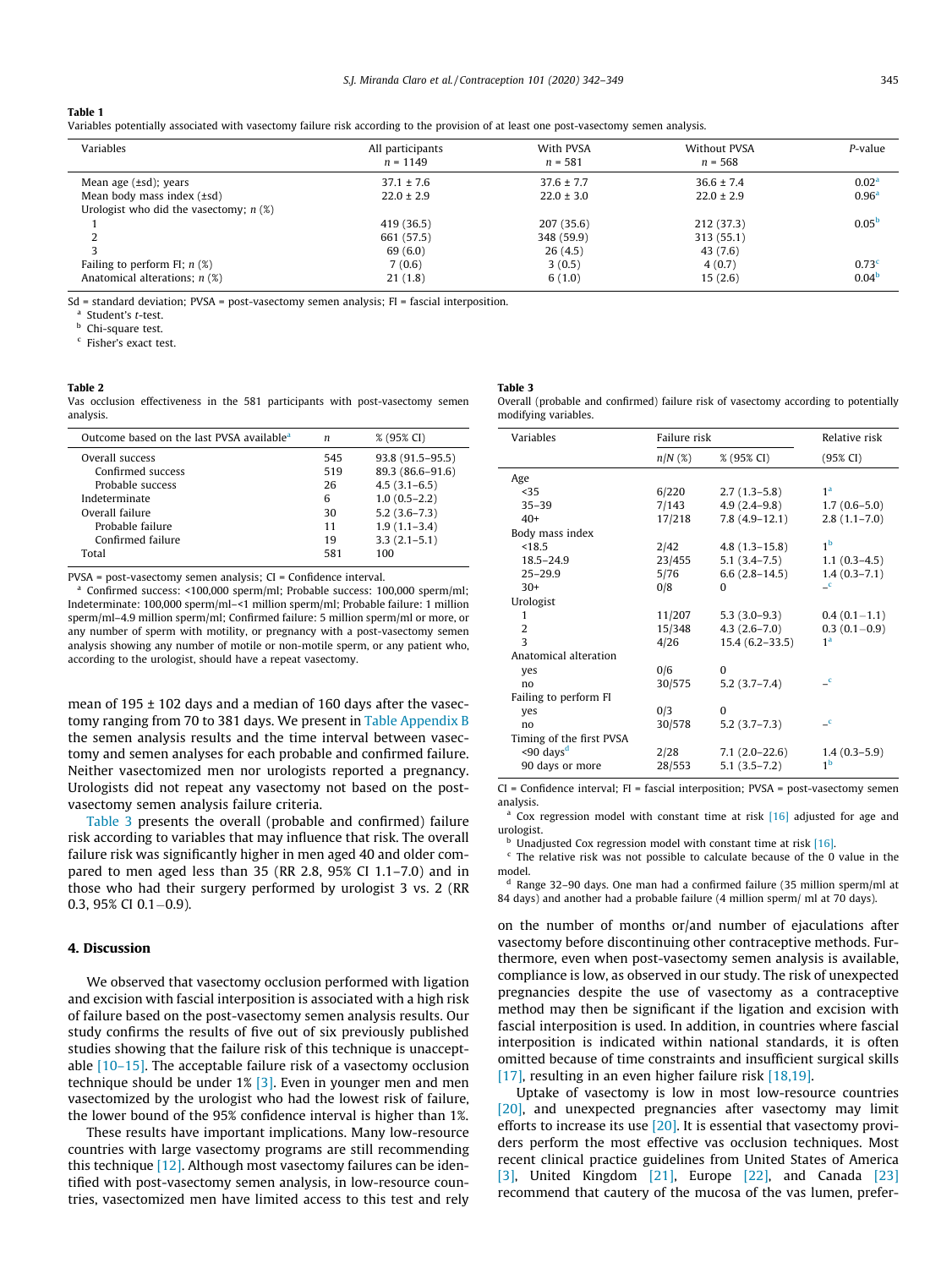ably combined with interposing the fascia between the divided ends of the vas should be used to occlude the vas. Combining mucosal cauterization of the vas deferens with fascial interposition results in the lowest risk of occlusive failure (well below 1 % based on post-vasectomy semen analysis)  $[4,18,19]$ . This technique has been successfully integrated into vasectomy programs in Rwanda [\[24\]](#page-7-0), Haiti, Kenya, and, more recently, in Colombia after we made the results of our study available locally [\[12\].](#page-7-0)

## 4.1. Limitations

This study has some limitations. First, as indicated in [Fig. 2](#page-2-0), we could not invite about half of the 2358 men who had a vasectomy at the clinic to participate in the study. This was due to the lack of available human resources and not to a purposely-differential selection of participants. Ultimately, we extended the recruitment period to attain our targeted sample size.

Second, about half of the participants did not provide a first post-vasectomy semen analysis despite all efforts to maximize compliance as described in [Section 2](#page-1-0). There were statistically significant differences in some clinical characteristics of participants with and without post-vasectomy semen analysis due to our large sample size. However, this self-selection of participants performing a post-vasectomy semen analysis does not bias the results. A selection bias would have occurred only if the loss to follow-up (non-compliance) had been associated with the exposure (vasectomy technique) and the outcome of interest (vasectomy failure). It is unlikely that the urologists modified the vasectomy technique according to prior knowledge of who would comply with the test or not in the future. Furthermore, there is no reason to believe that non-compliance is associated with failure risk. The high attrition rate however decreases the precision of our results evaluated with 95% CIs. Nevertheless, the number of participants remaining for analyses yielded 95% CIs precise enough to show that the risk of failure is unacceptable, well above the 1% cut-off recommended by the American Urological Association [\[3\].](#page-7-0)

Third, non-compliance with additional post-vasectomy semen analysis after the first test may have led to both overestimation and underestimation of the failure risk. On one hand, based on the number of sperm on the initial post-vasectomy semen analysis, participants with a probable (1–4.9 million sperm /ml) or confirmed (5 million or more sperm/ml) failure may have been declared a success with additional post-vasectomy semen analyses. About half of vasectomized men with 1–19 million sperm / ml and one-third with 20 million or more /ml at the initial postvasectomy semen analysis are known to have a delayed vasectomy success within six months post-vasectomy [\[25\]](#page-7-0). However, such quantities of sperm at three months are highly suggestive of recanalization, and despite the possibility of delayed success in several cases, we may considered most as occlusive failures. This can be avoided with better occlusion techniques [\[26\]](#page-7-0).

On the other hand, classifying men who had 100,000 sperm/ml or less at their initial post-vasectomy semen analysis as successes without assessment of motility could have led to an underestimation of the failure risk. The sperm count cut-off recommended to stop other methods of contraception after a vasectomy (indicating a successful vas occlusion) is currently 100,000 non-motile sperm/ ml or less [\[3,21–23,27\]](#page-7-0). However, assessing motility would not have changed our conclusions. Among post-vasectomy semen analysis showing rare sperm (less than 1 million/ml), only 9% [\[28\]](#page-7-0) to 11% [\[29\]](#page-7-0) displayed some motile sperm and up to three-quarters of additional post-vasectomy semen analysis were negative [\[25\].](#page-7-0)

Fourth, the aim of the study was to determine the failure risk based on post-vasectomy semen analysis. As such, it is not possible to draw conclusions about the contraceptive effectiveness of the studied vasectomy technique. Considering the high occlusive failure risk, we were however expecting to observe a few pregnancies, especially in men who did not comply with post-vasectomy semen analysis, even over the relatively short - year and a half - duration of the study. In a cohort of 1263 men from rural Nepal who had a vasectomy mostly performed by simple ligation and excision, 2.3% still had 500,000 sperm/mL or more in their semen 1–3 years after the procedure; pregnancy rates were 0.7%, 1.7% and 4.2% at 3, 12 and 36 months, respectively  $[30]$ . Our participants spontaneously reported no pregnancies and none of the three urologists interviewed in March 2019 remembered hearing about a case from the studied cohort.

#### 4.2. Generalizability

Our results apply to the ligation and excision with fascial interposition technique recommended by EngenderHealth [\[2\].](#page-7-0) This was precisely the occlusion technique studied by Sokal et al. in their randomized trial conducted in seven countries and showing a failure risk of 5.9% (95% CI 3.8%–8.6%) [\[11\]](#page-7-0).

We restricted study eligibility to men who had their vasectomy under local anesthesia. Among the 2358 men who had their vasectomy during the study period (participants and non-participants), 87 (3.7%) had their vasectomy performed under general anesthesia. This was unexpected. A survey of 100 members of the Vasectomy Network, an international Google discussion group, showed that on average vasectomists consider that less than 1% of men should have their vasectomy done under general anesthesia (unpublished data). The institution is currently addressing the issue.

In conclusion, our study confirmed that the ligation and excision with fascial interposition vasectomy technique is associated with an unacceptably high risk of failure, even when performed by experienced surgeons. Vasectomy programs in low-resource countries should consider adopting alternatives to this technique. Combining thermal cautery with fascial interposition can reduce the failure risk to below  $1\%$   $\boxed{3}$ . Although cautery can be implemented in low-resource countries, more research is needed to identify a vasectomy occlusion method that could be highly effective, safe and not require any equipment beyond no-scalpel vasec-tomy instruments and suture material [\[31\].](#page-7-0)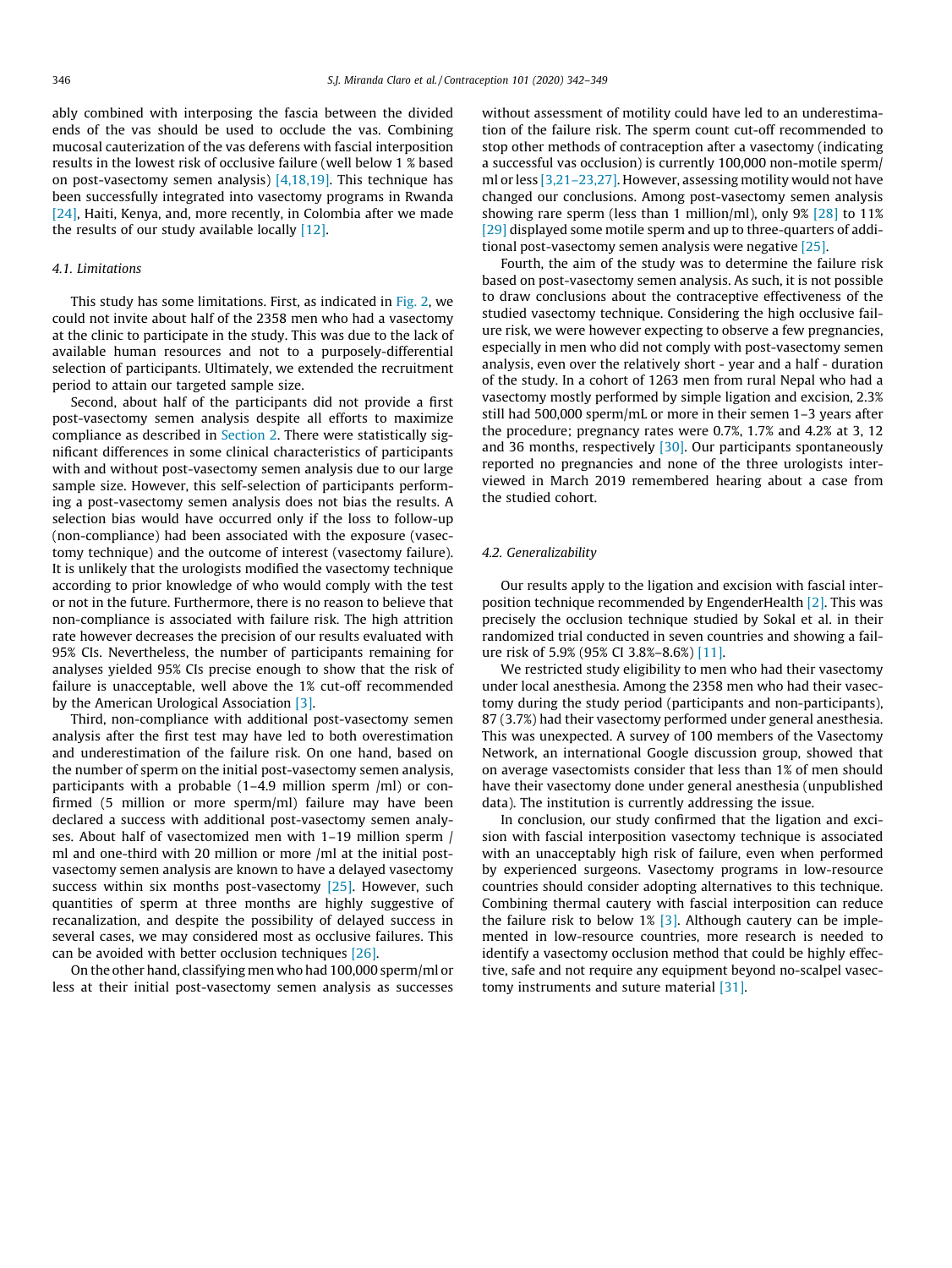# <span id="page-5-0"></span>Appendix

#### Appendix A

Results of the first and last post-vasectomy semen analyses (PVSA) in men with sperm at the first PVSA, according to status related to success or failure of vasectomy.

| No               | Time interval vasectomy -<br>1st PVSA (days) | Sperm concentration<br>$(n \times 10^6$ /ml) | Status at the<br>first PVSA | Time interval<br>vasectomy -<br>last PVSA (days) | Rank of<br><b>PVSA</b> | Sperm concentration<br>$(n \times 10^6$ /ml) | Status at the last PVSA       |
|------------------|----------------------------------------------|----------------------------------------------|-----------------------------|--------------------------------------------------|------------------------|----------------------------------------------|-------------------------------|
|                  | Unchanged status                             |                                              |                             |                                                  |                        |                                              |                               |
| $\mathbf{1}$     | 102                                          | 40                                           | Confirmed failure           | 381                                              | 4th                    | 0.6 <sup>a</sup>                             | Confirmed failure             |
| $\overline{2}$   | 147                                          | 15                                           | Confirmed failure           | 370                                              | 3rd                    | 0.1 <sup>a</sup>                             | Confirmed failure             |
| 3                | 108                                          | 48                                           | Confirmed failure           | 309                                              | 2nd                    | 20                                           | Confirmed failure             |
| 4                | 150                                          | 20                                           | Confirmed failure           | 280                                              | 2nd                    | 200                                          | Confirmed failure             |
| $\sqrt{5}$       | 180                                          | 20                                           | Confirmed failure           | 360                                              | 2nd                    | 11 <sup>a</sup>                              | Confirmed failure             |
| $\,6\,$          | 145                                          | 25                                           | Confirmed failure           | 272                                              | 2nd                    | 20                                           | Confirmed failure             |
| $\overline{7}$   | 97                                           | 15                                           | Confirmed failure           | 293                                              | 2nd                    | 40                                           | Confirmed failure             |
| 8                | 103                                          | 0.1                                          | Probable success            | 189                                              | 2nd                    | 0.1                                          | Probable success              |
| 9                | 91                                           | 0.1                                          | Probable success            | 179                                              | 2nd                    | 0.1                                          | Probable success              |
|                  | Better status                                |                                              |                             |                                                  |                        |                                              |                               |
| $\mathbf{1}$     | 93                                           | 31                                           | Confirmed failure           | 211                                              | 2nd                    | $\mathbf{1}$                                 | Probable failure              |
| $\boldsymbol{2}$ | 119                                          | 10                                           | Confirmed failure           | 224                                              | 2nd                    | 0.2                                          | Indeterminate                 |
| 3                | 97                                           | 8                                            | Confirmed failure           | 205                                              | 3rd                    | 0.1                                          | Probable success              |
| 4                | 98                                           | 47                                           | Confirmed failure           | 271                                              | 2nd                    | 0                                            | Confirmed success             |
| 5                | 108                                          | 20                                           | Confirmed failure           | 191                                              | 2nd                    | $\bf{0}$                                     | Confirmed success             |
| $\,6\,$          | 91                                           | $\mathbf{1}$                                 | Probable failure            | 185                                              | 2nd                    | 0.5                                          | Indeterminate                 |
| $\overline{7}$   | 162                                          | 4                                            | Probable failure            | 261                                              | 2nd                    | 0.1                                          | Probable success              |
| 8                | 92                                           | $\mathbf{1}$                                 | Probable failure            | 229                                              | 2nd                    | 0.1                                          | Probable success              |
| 9                | 92                                           | $\overline{2}$                               | Probable failure            | 279                                              | 2nd                    | $\pmb{0}$                                    | Confirmed success             |
| 10               | 105                                          | $\overline{2}$                               | Probable failure            | 251                                              | 2nd                    | $\bf{0}$                                     | Confirmed success             |
| 11               | 91                                           | $\mathbf{1}$                                 | Probable failure            | 217                                              | 2nd                    | $\bf{0}$                                     | Confirmed success             |
| 12               | 100                                          | $\mathbf{1}$                                 | Probable failure            | 227                                              | 2nd                    | $\bf{0}$                                     | Confirmed success             |
| 13               | 98                                           | $\mathbf{1}$                                 | Probable failure            | 226                                              | 3rd                    | $\bf{0}$                                     | Confirmed success             |
| 14               | 110                                          | $\mathbf{1}$                                 | Probable failure            | 231                                              | 2nd                    | $\bf{0}$                                     | Confirmed success             |
| 15               | 97                                           | 0.5                                          | Indeterminate               | 203                                              | 2nd                    | $\bf{0}$                                     | Confirmed success             |
| 16               | 103                                          | 0.5                                          | Indeterminate               | 329                                              | 4th                    | $\bf{0}$                                     | Confirmed success             |
| 17               | 105                                          | 0.3                                          | Indeterminate               | 231                                              | 2nd                    | $\bf{0}$                                     | Confirmed success             |
| 18               | 96                                           | 0.2                                          | Indeterminate               | 216                                              | 2nd                    | $\bf{0}$                                     | Confirmed success             |
| 19               | 77                                           | 0.2                                          | Indeterminate               | 359                                              | 4th                    | $\bf{0}$                                     | Confirmed success             |
| 20               | 98                                           | 0.2                                          | Indeterminate               | 182                                              | 2nd                    | $\bf{0}$                                     | Confirmed success             |
| 21               | 118                                          | 0.2                                          | Indeterminate               | 239                                              | 2nd                    | $\bf{0}$                                     | Confirmed success             |
| 22               | 117                                          | 0.2                                          | Indeterminate               | 214                                              | 2nd                    | $\bf{0}$                                     | Confirmed success             |
| 23               | 112                                          | 0.1                                          | Probable success            | 232                                              | 2nd                    | $\bf{0}$                                     | Confirmed success             |
| 24               | 178                                          | 0.1                                          | Probable success            | 255                                              | 2nd                    | $\bf{0}$                                     | Confirmed success             |
| 25               | 111                                          | 0.1                                          | Probable success            | 223                                              | 2nd                    | $\bf{0}$                                     | Confirmed success             |
| 26               | 92                                           | 0.1                                          | Probable success            | 280                                              | 2nd                    | $\bf{0}$                                     | Confirmed success             |
| 27               | 97                                           | 0.1                                          | Probable success            | 202                                              | 2nd                    | $\bf{0}$                                     | Confirmed success             |
| 28               | 92                                           | 0.1                                          | Probable success            | 202                                              | 2nd                    | $\bf{0}$                                     | Confirmed success             |
| 29               | 119                                          | 0.1                                          | Probable success            | 215                                              | 2nd                    | $\bf{0}$                                     | Confirmed success             |
| 30               | 92                                           | 0.1                                          | Probable success            | 199                                              | 3rd                    | $\bf{0}$                                     | Confirmed success             |
| 31               | 105                                          | 0.1                                          | Probable success            | 199                                              | 2nd                    | $\bf{0}$                                     | Confirmed success             |
| 32               | 140                                          | 0.1                                          | Probable success            | 249                                              | 2nd                    | $\bf{0}$                                     | Confirmed success             |
| 33               | 225                                          | 0,1                                          | Probable success            | 362                                              | 2nd                    | $\bf{0}$                                     | Confirmed success             |
| 34               | 97                                           | 0,1                                          | Probable success            | 191                                              | 2nd                    | $\bf{0}$                                     | Confirmed success             |
| 35               | 99                                           | 0,1                                          | Probable success            | 245                                              | 2nd                    | $\mathbf{0}$                                 | Confirmed success             |
| 36               | 98                                           | 0,1                                          | Probable success            | 244                                              | 2nd                    | 0                                            | Confirmed success             |
| 37               | 98                                           | 0,1                                          | Probable success            | 224                                              | 2nd                    | $\Omega$                                     | Confirmed success             |
| 38               | 119                                          | 0,1                                          | Probable success            | 330                                              | 2nd                    | $\bf{0}$                                     | Confirmed success             |
| 39               | 95                                           | 0,1                                          | Probable success            | 230                                              | 2nd                    | 0                                            | Confirmed success             |
| 40               | 120                                          | 0,1                                          | Probable success            | 176                                              | 2nd                    | 0                                            | Confirmed success             |
| 41               | 92                                           | 0,1                                          | Probable success            | 199                                              | 2nd                    | 0                                            | Confirmed success             |
| 42               | 105                                          | 0,1                                          | Probable success            | 191                                              | 2nd                    | $\bf{0}$                                     | Confirmed success             |
|                  |                                              |                                              |                             |                                                  |                        |                                              |                               |
|                  | Worst status                                 |                                              |                             |                                                  |                        |                                              |                               |
| $\mathbf{1}$     | 108                                          | $\mathbf{1}$                                 | Probable failure            | 356                                              | 3rd                    | 0.3 <sup>a</sup>                             | Confirmed failure             |
| 2                | 99                                           | 0.2                                          | Indeterminate               | 313                                              | 2nd                    | 3 <sup>a</sup>                               | Confirmed failure             |
| 3                | 100                                          | 0.1                                          | Probable success            | 236                                              | 2nd                    | 0.5                                          | Probable failure <sup>b</sup> |
| 4                | 95                                           | 0.1                                          | Probable success            | 189                                              | 2nd                    | 0.2                                          | Indeterminate                 |

PVSA = post-vasectomy semen analysis.

<sup>a</sup> Presence of motile sperm.

 $^{\rm b}$  Because the number of sperm increased from 100,000 sperm/ml to 500,000 sperm/ml 236 days after the vasectomy, we classified this vasectomy as a probable failure although the number of sperm was under 1 million/ml.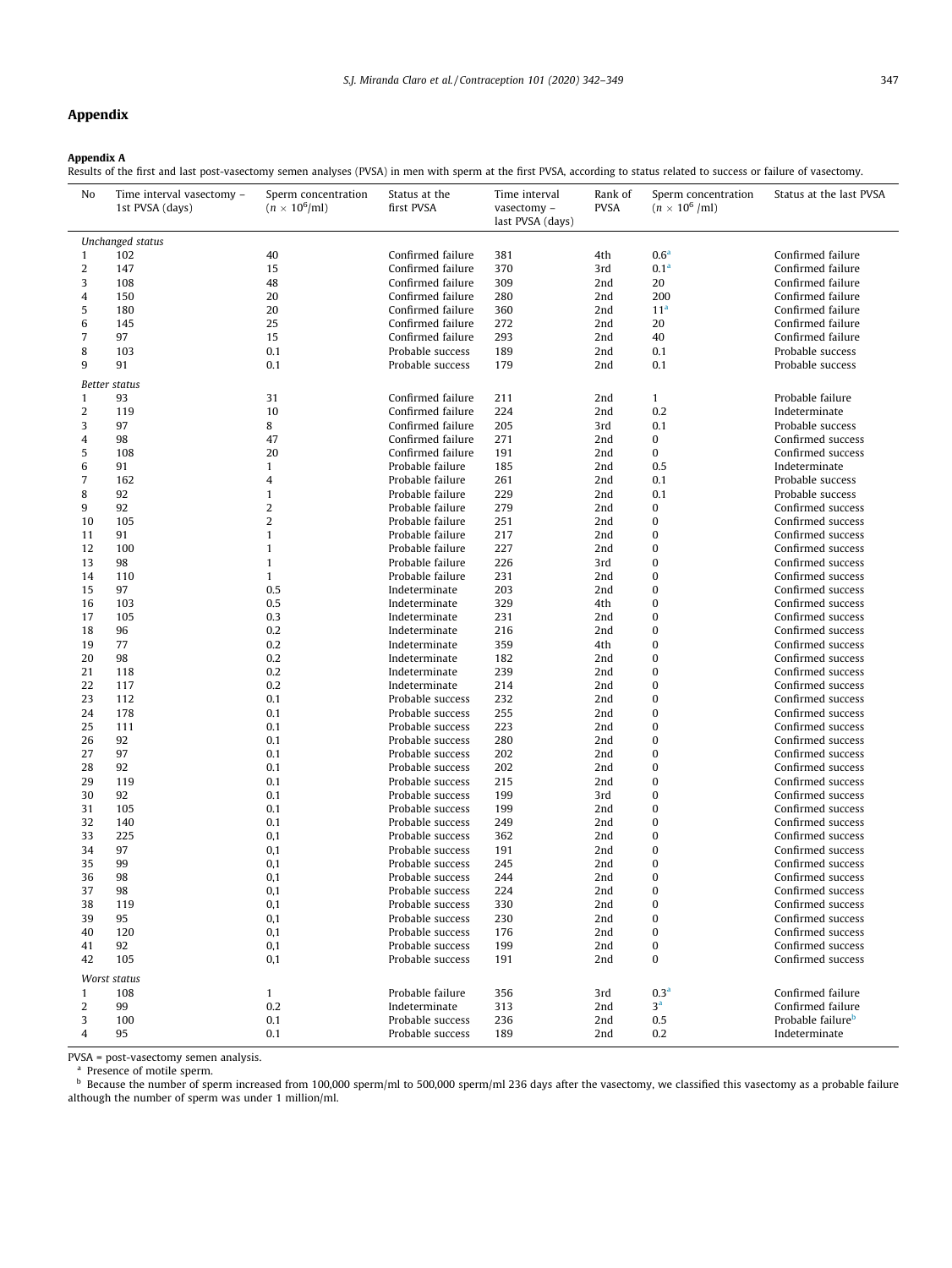| Appendix B |                                                                                                           |  |  |
|------------|-----------------------------------------------------------------------------------------------------------|--|--|
|            | Results of the post-vasectomy semen analyses (PVSA) of men with probable and confirmed vasectomy failure. |  |  |

| No    | Time interval<br>vasectomy $-1st$<br>PVSA (days) | Sperm<br>concentration<br>$(n \times 10^6$ ml) | Motility                 | Time interval<br>vasectomy - 2nd<br>PVSA (days)                                                                                             | Sperm<br>concentration<br>$(n \times 10^6$ ml) | Motility                 | Time interval<br>vasectomy - 3rd<br>PVSA (days) | Sperm<br>concentration<br>$(n \times 10^6$ /ml) | Motility                 | Time interval<br>vasectomy - 4rd<br>PVSA (days) | Sperm<br>concentration<br>$(n \times 10^6$ ml) | Motility |
|-------|--------------------------------------------------|------------------------------------------------|--------------------------|---------------------------------------------------------------------------------------------------------------------------------------------|------------------------------------------------|--------------------------|-------------------------------------------------|-------------------------------------------------|--------------------------|-------------------------------------------------|------------------------------------------------|----------|
|       |                                                  |                                                |                          | Probable failure (Time interval between vasectomy and last PVSA: mean $\pm$ standard deviation = 143 $\pm$ 50 days and median = 144 days)   |                                                |                          |                                                 |                                                 |                          |                                                 |                                                |          |
|       | 93                                               | 31                                             |                          | 211                                                                                                                                         |                                                |                          |                                                 |                                                 |                          |                                                 |                                                |          |
| $2^a$ | 100                                              | 0.1                                            |                          | 236                                                                                                                                         | 0.5                                            | ÷                        |                                                 |                                                 |                          |                                                 |                                                |          |
| 3     | 174                                              | 2                                              |                          |                                                                                                                                             |                                                |                          |                                                 |                                                 |                          |                                                 |                                                |          |
|       | 150                                              | 3                                              |                          |                                                                                                                                             |                                                |                          |                                                 |                                                 |                          |                                                 |                                                |          |
| 5     | 164                                              | 2.5                                            |                          |                                                                                                                                             |                                                |                          |                                                 |                                                 |                          |                                                 |                                                |          |
| 6     | 144                                              |                                                |                          |                                                                                                                                             |                                                |                          |                                                 |                                                 |                          |                                                 |                                                |          |
|       | 84                                               |                                                |                          |                                                                                                                                             |                                                |                          |                                                 |                                                 |                          |                                                 |                                                |          |
| 8     | 101                                              | 3                                              |                          |                                                                                                                                             |                                                |                          |                                                 |                                                 |                          |                                                 |                                                |          |
| 9     | 92                                               |                                                |                          |                                                                                                                                             |                                                |                          |                                                 |                                                 |                          |                                                 |                                                |          |
| 10    | 118                                              |                                                |                          |                                                                                                                                             |                                                |                          |                                                 |                                                 |                          |                                                 |                                                |          |
| 11    | 95                                               |                                                |                          |                                                                                                                                             |                                                |                          |                                                 |                                                 |                          |                                                 |                                                |          |
|       |                                                  |                                                |                          | Confirmed failure (Time interval between vasectomy and last PVSA: mean $\pm$ standard deviation = 225 $\pm$ 113 days and median = 272 days) |                                                |                          |                                                 |                                                 |                          |                                                 |                                                |          |
|       | 102                                              | 40                                             | $\overline{\phantom{0}}$ | 191                                                                                                                                         |                                                |                          | 259                                             | 0.5                                             | $\overline{\phantom{0}}$ | 381                                             | 0.6                                            | Yes      |
| 2     | 147                                              | 15                                             | $\overline{\phantom{a}}$ | 217                                                                                                                                         | 0.1                                            | $\overline{\phantom{a}}$ | 370                                             | 0.1                                             | Yes                      |                                                 |                                                |          |
| 3     | 108                                              |                                                | $\overline{\phantom{a}}$ | 154                                                                                                                                         | 0.3                                            | No                       | 356                                             | 0.3                                             | Yes                      |                                                 |                                                |          |
|       | 108                                              | 48                                             | $\overline{\phantom{a}}$ | 309                                                                                                                                         | 20                                             | $\overline{\phantom{0}}$ |                                                 |                                                 |                          |                                                 |                                                |          |
| 5     | 150                                              | 20                                             |                          | 280                                                                                                                                         | 200                                            |                          |                                                 |                                                 |                          |                                                 |                                                |          |
| 6     | 180                                              | 20                                             |                          | 360                                                                                                                                         | 11                                             | Yes                      |                                                 |                                                 |                          |                                                 |                                                |          |
|       | 145                                              | 25                                             |                          | 272                                                                                                                                         | 20                                             |                          |                                                 |                                                 |                          |                                                 |                                                |          |
| 8     | 97                                               | 15                                             |                          | 293                                                                                                                                         | 40                                             | Yes                      |                                                 |                                                 |                          |                                                 |                                                |          |
| 9     | 99                                               | 0.2                                            |                          | 313                                                                                                                                         | 3                                              | Yes                      |                                                 |                                                 |                          |                                                 |                                                |          |
| 10    | 104                                              | 20                                             |                          |                                                                                                                                             |                                                |                          |                                                 |                                                 |                          |                                                 |                                                |          |
| 11    | 176                                              | 40                                             |                          |                                                                                                                                             |                                                |                          |                                                 |                                                 |                          |                                                 |                                                |          |
| 12    | 155                                              | 20                                             |                          |                                                                                                                                             |                                                |                          |                                                 |                                                 |                          |                                                 |                                                |          |
| 13    | 297                                              | 45                                             |                          |                                                                                                                                             |                                                |                          |                                                 |                                                 |                          |                                                 |                                                |          |
| 14    | 94                                               | 20                                             |                          |                                                                                                                                             |                                                |                          |                                                 |                                                 |                          |                                                 |                                                |          |
| 15    | 97                                               | 20                                             |                          |                                                                                                                                             |                                                |                          |                                                 |                                                 |                          |                                                 |                                                |          |
| 16    | 118                                              | 6                                              |                          |                                                                                                                                             |                                                |                          |                                                 |                                                 |                          |                                                 |                                                |          |
| 17    | 70                                               | 35                                             |                          |                                                                                                                                             |                                                |                          |                                                 |                                                 |                          |                                                 |                                                |          |
| 18    | 132                                              | 80                                             |                          |                                                                                                                                             |                                                |                          |                                                 |                                                 |                          |                                                 |                                                |          |
| 19    | 91                                               | 70                                             |                          |                                                                                                                                             |                                                |                          |                                                 |                                                 |                          |                                                 |                                                |          |

 $^{\text{a}}$  Because the number of sperm increased from 100,000 sperm/ml to 500,000 sperm/ml 236 days after the vasectomy, we classified this vasectomy as a probable failure although the number of sperm was under 1 million/ml